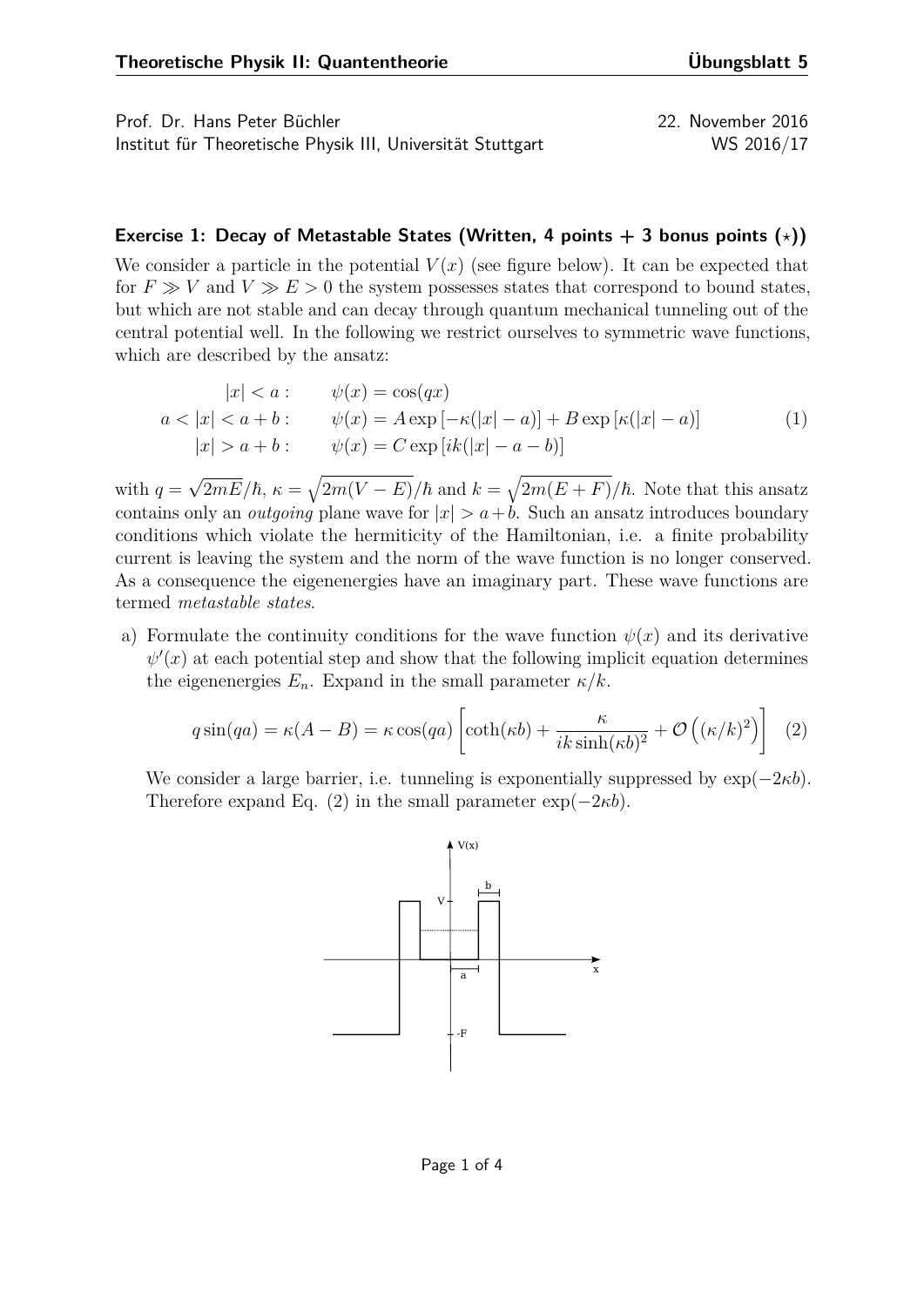b) To zeroth order in exp(−2*κb*) the eigenenergies correspond to those of the potential well. Show that the lowest eigenergy  $E_0$  for  $q/\kappa \ll 1$  has the following form

$$
E_0 = \frac{\hbar^2 q_0^2}{2m} \quad \text{with} \quad q_0 = \frac{\pi/2}{a + 1/\kappa}.\tag{3}
$$

c) To first order in  $\exp(-2\kappa b)$  the energy  $E_{\text{ms}}$  can be written as

$$
E_{\rm ms} = E_0 + \Delta - i\Gamma/2. \tag{4}
$$

Determine  $\Delta$  and  $\Gamma$ . Show that the imaginary part of the energy can be interpreted as a decay rate

$$
|\langle \psi(t) | \psi(t) \rangle|^2 \sim \exp(-\Gamma t). \tag{5}
$$

d) Show that the probability current density is given by the following relations

$$
j(x = a + b, t = 0) = \frac{\hbar k}{m} |\psi(a + b, 0)|^2 / N = \frac{\Gamma}{2\hbar}.
$$
\n(6)

What is a meaningful normalization *N* of the wavefunction ?

 $e^{\lambda}$  Now we consider the true eigenenergies of the potential  $V(x)$  which respect the hermiticity of the Hamiltonian. Such solutions are characterized by an ingoing and outgoing wave for  $|x| > a+b$ . The ground state and first excited state in a symmetric potential behave asymptotically (for  $|x| \to \infty$ ) like

$$
\psi_0 \sim \cos(|x|k + \delta_0)
$$
  

$$
\psi_1 \sim \text{sgn}(x)i\sin(|x|k + \delta_1)
$$

where

$$
sgn(x) = \begin{cases} +1 & \text{if } x > 1\\ 0 & \text{if } x = 0\\ -1 & \text{if } x < 1. \end{cases}
$$

The phases  $\delta_0$  and  $\delta_1$  are the *scattering phases* of the symmetric and antisymmetric wave functions, respectively.

Write down the ansatz for the symmetric wavefunction for the potential  $V(x)$  and formulate the continuity conditions, which determine the scattering phase  $\delta_0(E)$  for the energy *E*. Compare the equations with the expressions from task a).

f)<sup>\*</sup> We define the scattering cross section  $\sigma = |f(1)|^2 + |f(-1)|^2 = \sigma_0 + \sigma_1$ , where the partial scattering cross sections  $\sigma_i$  describe scattering with the corresponding symmetry of the wavefunction. The optical theorem expresses the partial scattering cross sections in terms of the corresponding scattering phases

$$
\sigma_i = \frac{1}{(\tan \delta_i)^2 + 1}.\tag{7}
$$

Prove that the partial scattering cross section exhibits poles at the complex energies  $E_{\text{ms}}$  and  $E_{\text{ms}}^*$ .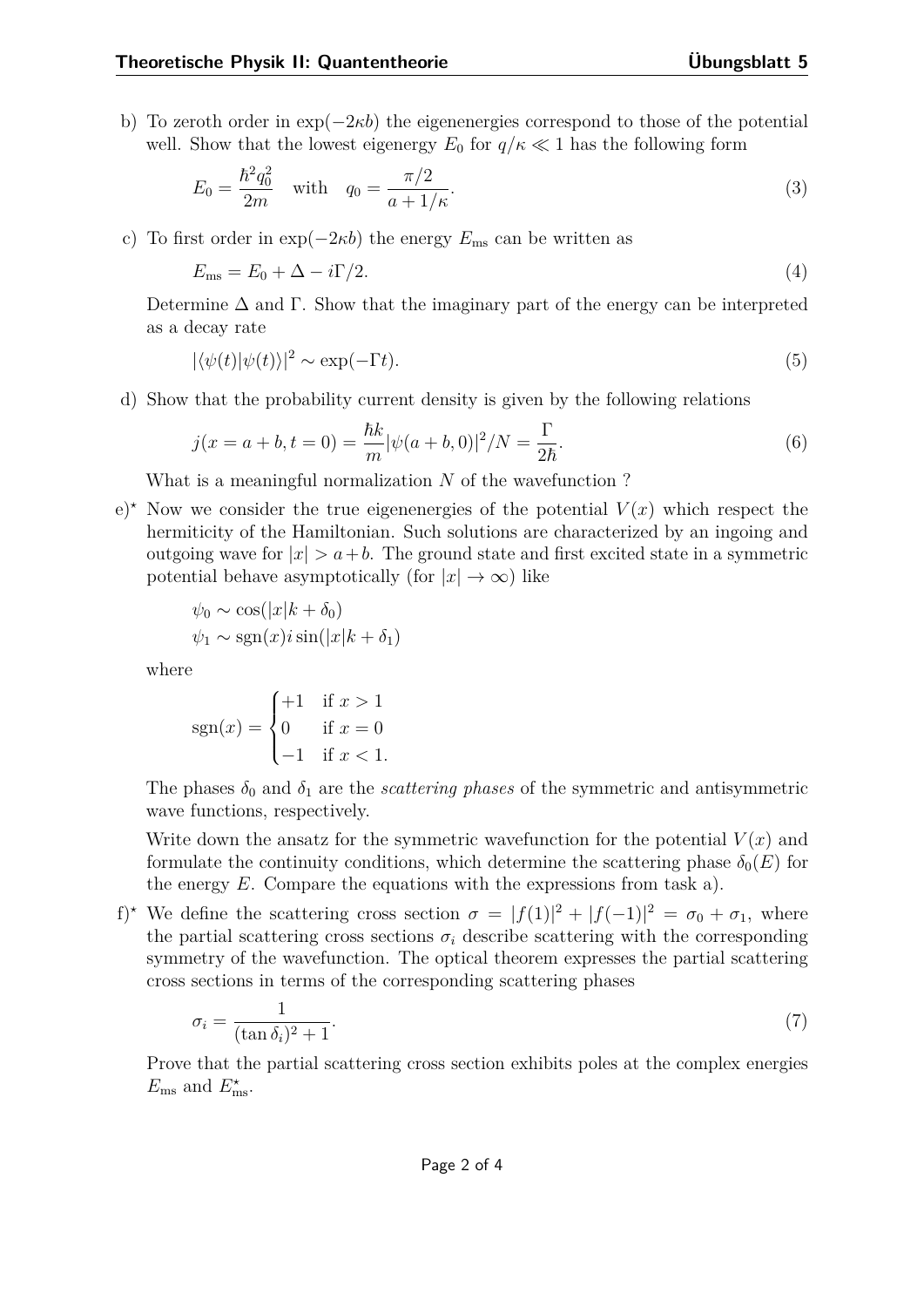g)<sup>\*</sup> Show that in the vicinity of the poles  $\sigma_0(E)$  takes the following form

$$
\sigma_0(E) \sim \frac{1}{(E - E_0 + \Delta)^2 + \Gamma^2/4}.\tag{8}
$$

This shows that metastable states result in resonances in the partial scattering cross sections.

## **Exercise 2: Kronig-Penney Model (Oral, 5 points)**

The Kronig-Penney model allows a simplified modelling of the electronic properties of crystals. An important property are the *energy bands*, narrowly spaced discrete energy levels that are separated from each other by "forbidden zones" where no stationary electronic states are allowed. With the help of this simple band structure model, solid state materials can be characterized as insulators, semimetals or metals. The origin for the appearance of energy bands lies on the one hand in the regular periodic arrangement of the atoms in a crystal and on the other hand is a consequence of quantum mechanical tunneling processes of electrons from one atom to the next. To illustrate this concept we consider in the following a one-dimensional periodic comb of *δ*-potentials

$$
V(x) = g \sum_{n = -\infty}^{\infty} \delta(x - na)
$$
\n(9)

where  $q > 0$  is a coupling constant and *a* denotes the lattice constant of the crystal.

- a) Show that this potential can be understood as a limiting case of a sequence of potential wells of depth *V*<sup>0</sup> and width *a* which are separated by barriers of width *b*. Take the limit  $b \to 0$  while keeping the coupling constant  $g \equiv bV_0$  constant.
- b) Find for the regions

$$
na < x < (n+1)a, \quad n \in \mathbb{N},\tag{10}
$$

the solution of the Schrödinger equation and write down the continuity conditions at the boundary points  $x = na$ .

c) Use the symmetry properties of the Hamiltonian to show that the solutions of the Schrödinger equation are given by Bloch's Theorem

$$
\psi_q(x) = u_q(x)e^{iqx} \qquad u_q(x+a) = u_q(x) \tag{11}
$$

and determine the allowed *q*-values for a crystal of finite volume. This can be achieved by considering periodic boundary conditions in this one-dimensional model.

d) Use Bloch's Theorem to determine the coefficients of the general solution in the various regions between the  $\delta$ -potentials. Show that they can be reduced to two coefficients

$$
\alpha_n = \alpha_0 e^{iqna} \qquad \beta_n = \beta_0 e^{iqna}.\tag{12}
$$

Determine  $a_0$  and  $\beta_0$  from the continuity conditions.